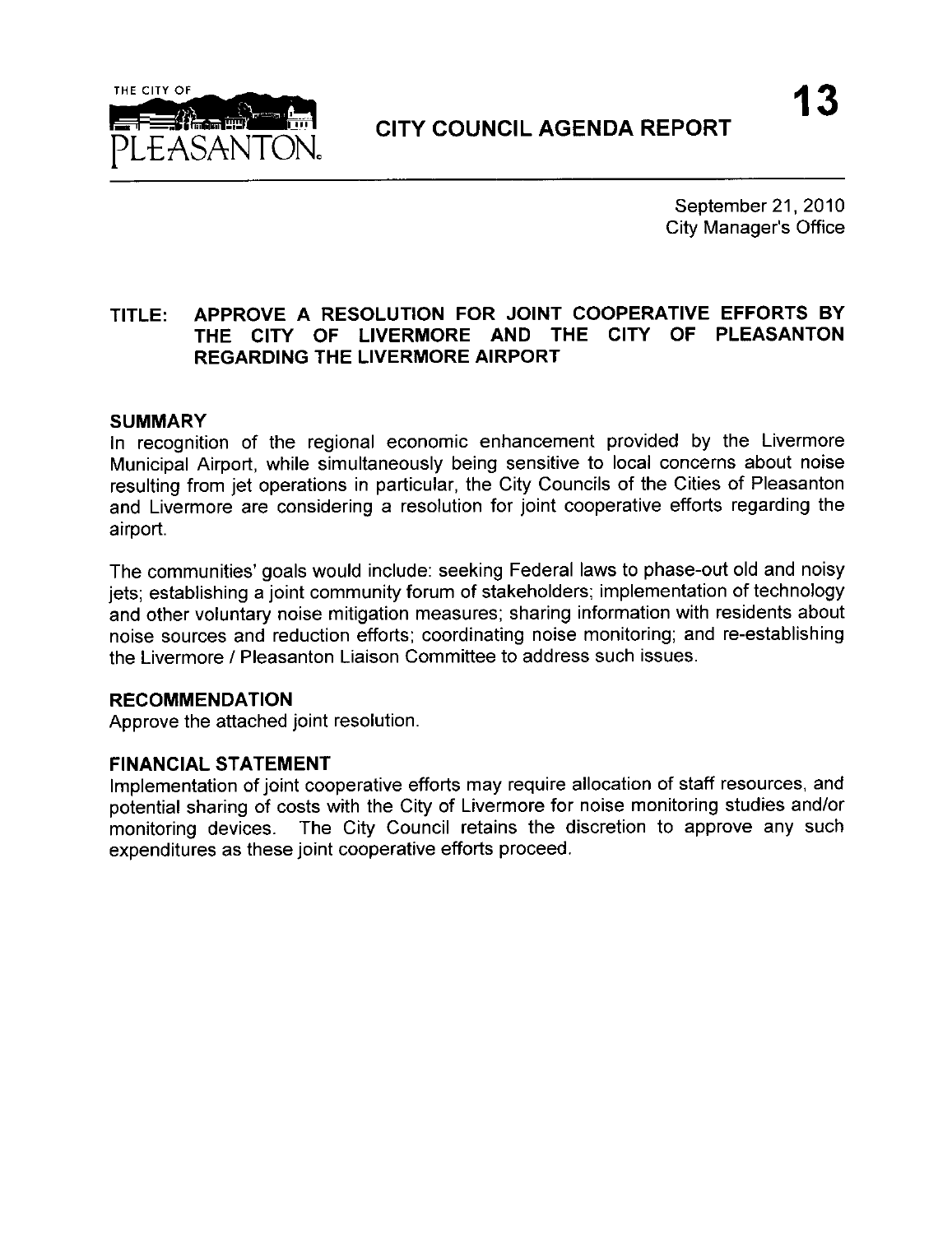## BACKGROUND

The Livermore Municipal Airport has been serving Tri- Valley residents and businesses for over forty years. Operated as a self-sustaining enterprise fund, airport facilities provide a base for privately-owned planes, flight training, emergency medical evacuation services, aircraft maintenance and fueling, charter flights, and aerial advertising. Tri-Valley businesses use the airport to transport personnel and bring in time-sensitive materials.

In March 2010, the Livermore City Council considered a General Plan Amendment and Rezoning to create an Air Zoning District, as well as rescind what Livermore considered its out -dated 1975 Airport Master Plan. While this project decreased the intensity of use from what was allowed by the 1975 plan, it still permits airport operations to eventually Rezoning to create an Air Zoning District, as well as rescind what Livermore considered<br>its out-dated 1975 Airport Master Plan. While this project decreased the intensity of use<br>from what was allowed by the 1975 plan, it s Community Development Department provided comments to the City of Livermore as it processed an environmental impact report (EIR), as some Livermore and Pleasanton residents are concerned about noise impacts arising from airport operations.

When approving the project, the Livermore City Council also adopted a resolution establishing airport operational and development policies, and specifically expressed a desire to reduce aircraft noise through voluntary noise reduction efforts and cooperate with other Tri-Valley cities regarding noise (see attached Livermore resolution, points 5 and 6). The Cities of Pleasanton and Livermore have previously worked together regarding airport noise, where the cities have jointly funded noise studies, including having noise monitoring equipment placed at locations in both communities.

Because of Federal laws that pre -empt the ability of local airports to restrict airplane noise, members of the Livermore / Pleasanton Liaison Committee (two elected members from each City Council) met to discuss how the two communities could work together to address residents' noise concerns, both at a Federal and local level, while remaining sensitive to the economic benefit provided to the region by the airport. This Liaison Committee meeting resulted in the subject proposed Resolution for Joint Cooperative Efforts regarding the Livermore Airport. (Attached.)

#### **DISCUSSION**

The proposed resolution is for joint efforts by the Cities of Livermore and Pleasanton regarding the Livermore Municipal Airport to:

- 1. Coordinate efforts to change Federal law to phase -out old, noisy jets.
- 2. Establish <sup>a</sup> community forum of stakeholders to evaluate noise concerns.
- 3. Consider implementation of technology and mitigation measures to address noise.
- 4. Provide more access to the public about airport noise.
- 5. Coordinate future noise studies.
- 6. Resume regular meetings of the Livermore /Pleasanton Liaison Committee.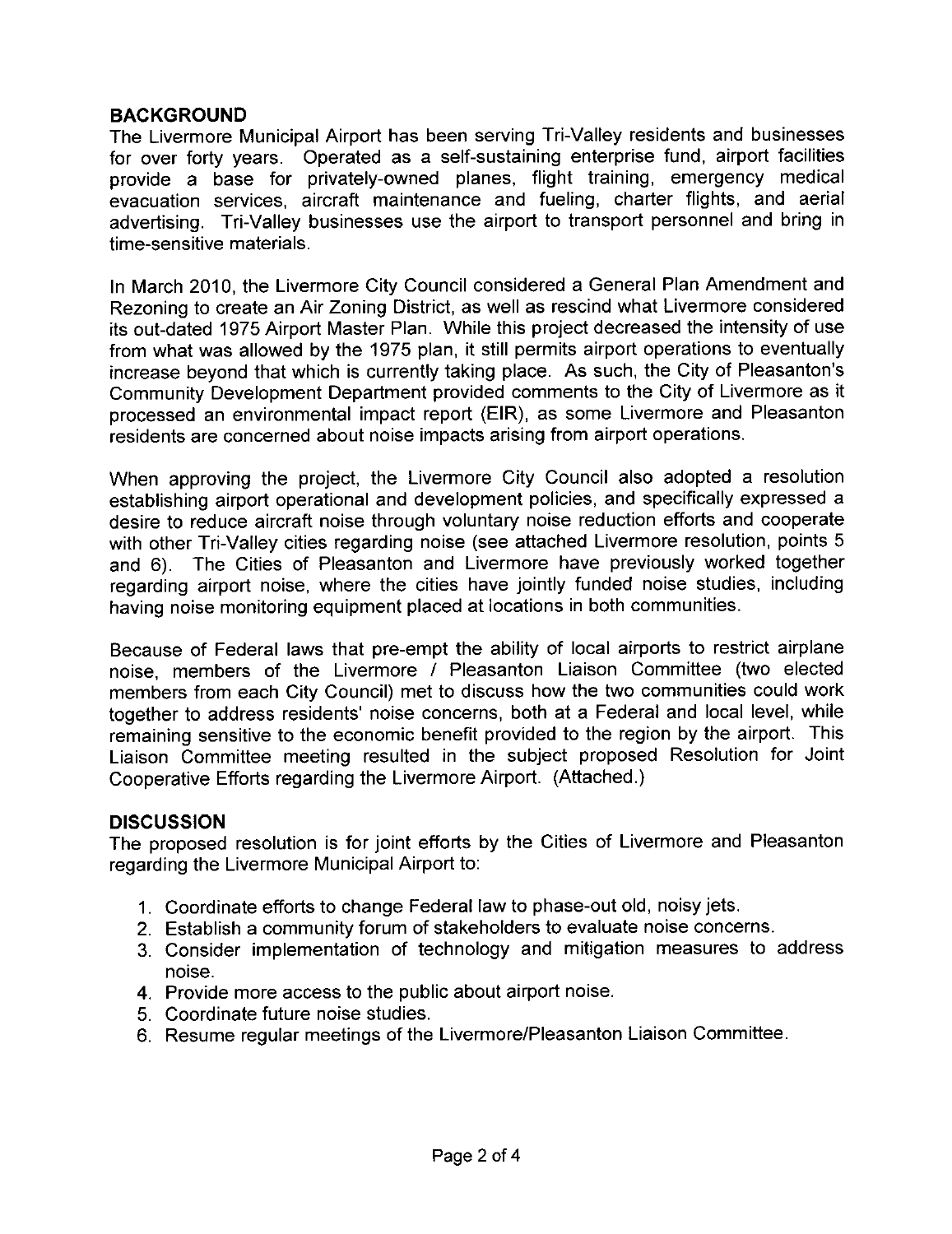Each of these proposed joint efforts is described in more detail, below.

1. Change Federal Law. Livermore staff have advised that the noisiest planes are generally older jet aircraft of specific types. While Federal legislation previously has been proposed to phase-out such noisy older jets, such legislation has not been adopted.

This element of the proposed resolution would have Tri- Valley cities jointly lobby their Federal representatives to support legislation to phase -out such jets. It is anticipated that multiple jurisdictions, speaking in a coordinated manner, will be more effective than just one jurisdiction advocating this view. The Tri-Valley Councils, mayors' visits to Washington D.C., and other joint venues, would be avenues for the Cities of Livermore and Pleasanton, and even Dublin and Alameda County, to coordinate on this issue.

2. Establish <sup>a</sup> Community Forum. The Livermore / Pleasanton Liaison Committee members and staff also discussed jointly establishing a community forum of airport stakeholders to meet and discuss noise issues. Stakeholders could include pilots, any fixed base operator (FBO), the airport manager, and residents of Livermore and Pleasanton.

Pleasanton Liaison Committee members were inspired by similar airport commissions in Hayward and Concord. Hayward's Community Airport Noise Forum meets quarterly; includes residents from San Leandro, San Lorenzo, Hayward and Southgate, a pilots group, helicopter pilots and jet operators; and discuss noise and operational issues about noise. The Aviation Advisory Committee for Buchanan Field in Concord includes residents from Concord, Pleasanton Hill, Diablo Valley College, residents from each of the County Supervisors' Districts, members at large, and a representative from the airport.

The proposed resolution provides for such a community forum to be jointly established<br>by the cities, as a complement to the existing Airport Advisory Commission. It could<br>meet twice a year to receive: updates regarding the by the cities, as a complement to the existing Airport Advisory Commission. It could noise complaints; information provided to pilots regarding voluntary noise reduction<br>efforts: and poise monitoring reports, when such reports are prepared. The efforts; and noise monitoring reports, when such reports are prepared. membership and other duties, if any, of such a forum, would be jointly decided.

3. Consider Measures to Address Noise. The proposed resolution also discusses considering implementation of technology to track planes which generate high noise<br>levels, and then using that information to seek voluntary noise reduction. The levels, and then using that information to seek voluntary noise reduction. Pleasanton Liaison Committee members suggested this approach based on information levels, and then using that information to seek voluntary holse reduction.<br>Pleasanton Liaison Committee members suggested this approach based on informati<br>about the Hayward Airport's use of similar noise monitoring devices

This Section 3 of the proposed resolution also includes language about cooperative<br>efforts for other voluntary mitigation measures to achieve noise reduction. Such efforts for other voluntary mitigation measures to achieve noise reduction. measures can be explored based on existing tools, as well as new technology as it develops.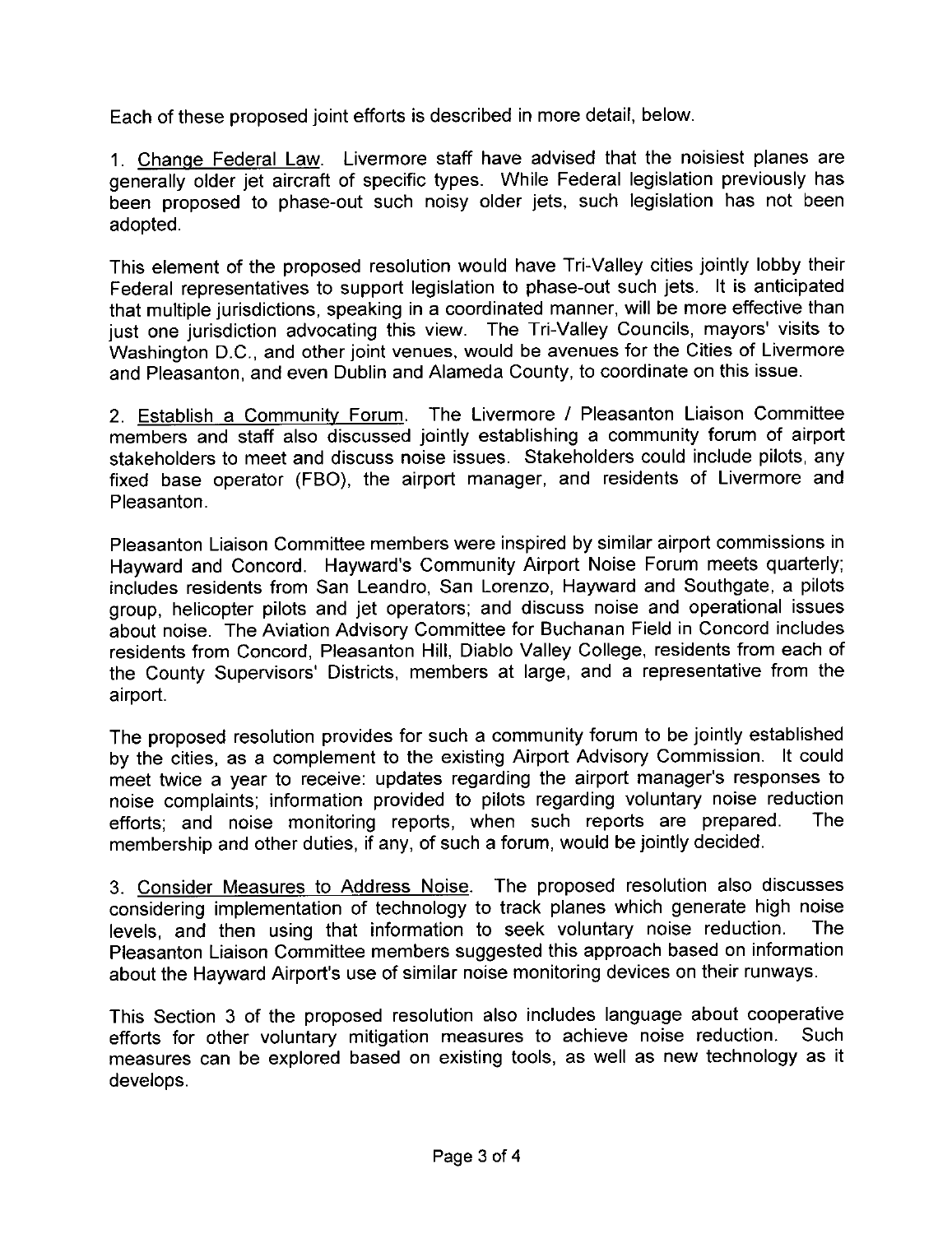4. Public Access to Noise Information. Livermore staff advise that the airport manager already prepares a monthly report about noise complaints, and how each complaint is researched and handled. The Livermore / Pleasanton Liaison Committee members and staff expressed interest in wider public dissemination of this information, as many complaints are in fact related to noise from jets heading to Oakland or San Jose, which just fly-over the Tri-Valley. And, the airport management, pilots based at the airport, and pilots flying to the airport, can share additional information about voluntary noise reduction efforts that the community likely would be interested in learning.

5. Coordinate Future Noise Studies. As noted above, the Cities of Livermore and Pleasanton have already coordinated on two previous airport noise studies. The Pleasanton have already coordinated on two previous airport noise studies. proposed resolution would provide for continuing joint efforts regarding noise studies so that concerns of each community can be addressed when selecting consultants, determining where to place monitors, types of monitoring, costs, etc.

6. Livermore/Pleasanton Liaison Committee. Community concerns about airport noise were a catalyst for Livermore Mayor Marshall Kamena and Councilmember Jeff Williams meeting Pleasanton Councilmembers McGovern and Sullivan as the Livermore Pleasanton Liaison Committee. The proposed resolution was one result of this meeting, and it provides for the resumption of quarterly meetings of the Liaison Committee to improve communications and promote mutual understanding of airport operations.

## CITY OF LIVERMORE ACTION

As the proposed resolution addresses joint cooperative measures, it was also considered and adopted by the Livermore City Council on September 13, 2010.

## RECOMMENDATION

In the interest of further cooperation to promote the economic development of the Tri-Valley, while remaining sensitive and responsive to residents' concerns about airport noise, it is recommended that the City Council adopt the attached Resolution for Joint Cooperative Efforts by the City of Livermore and the City of Pleasanton regarding the Livermore Airport.

Submitted by:

Nelson Fialho City Manager

Attachments:

- 1. Proposed Resolution
- 2. City of Livermore Resolution Establishing Airport Operations and Development Policies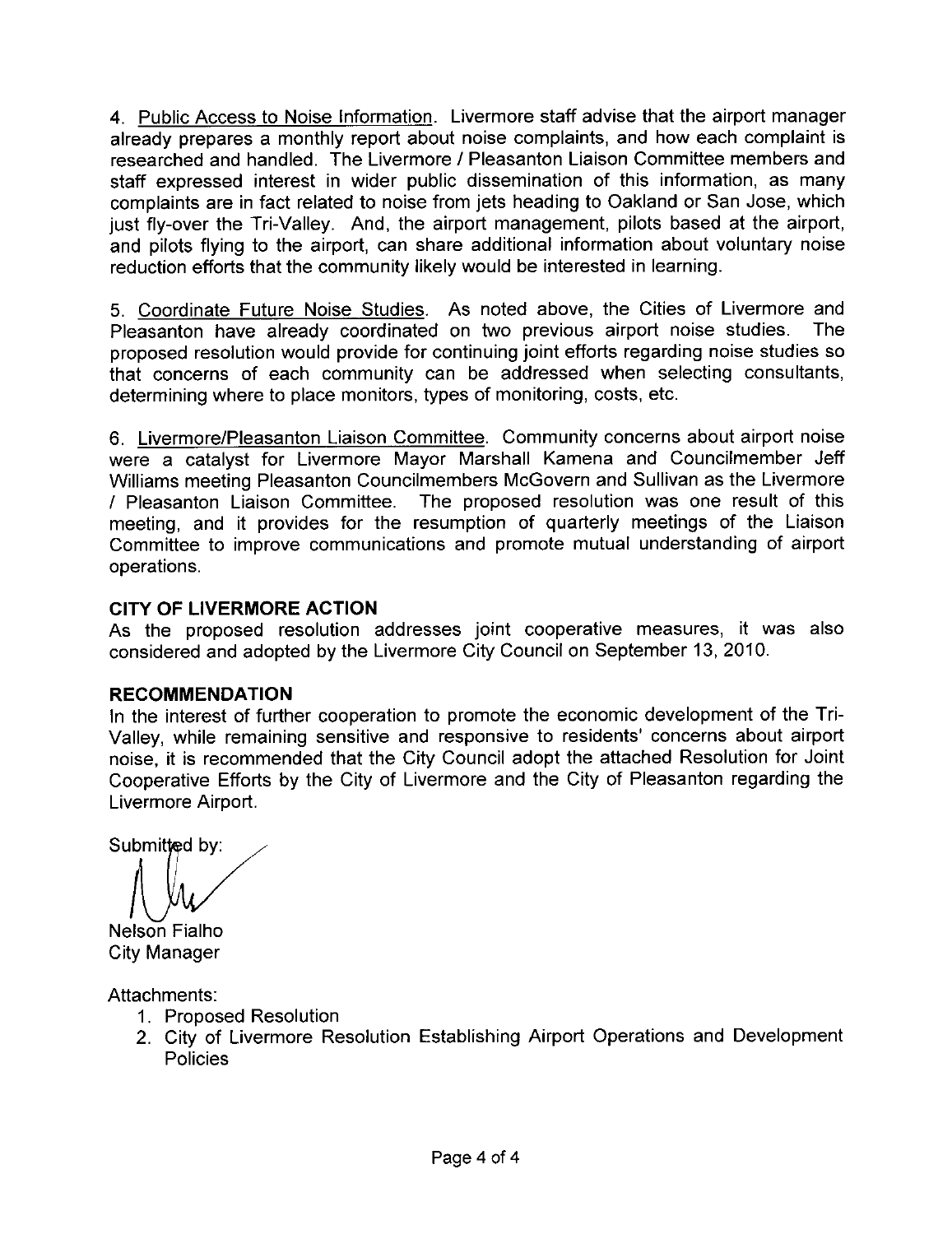#### RESOLUTION NO.

#### A RESOLUTION OF THE CITY COUNCIL OF THE CITY OF PLEASANTON APPROVING JOINT COOPERATIVE EFFORTS BY THE CITY OF LIVERMORE AND THE CITY OF PLEASANTON REGARDING THE LIVERMORE MUNICIPAL AIRPORT

WHEREAS, the Livermore Municipal Airport is a regional asset which provides needed aviation facilities that enhance economic development in, and provide emergency access to, the Tri- Valley; and

WHEREAS, the City Council of the City of Livermore adopted on March 23, 2010, a Resolution Establishing Airport Operational and Development Policies (Res. No. 2010 -058), which includes several policies on which the City of Pleasanton wishes to collaborate. The City of Livermore and the City of Pleasanton desire to engage in joint cooperative efforts to implement several of these policies to minimize airport impacts on the Tri-Valley community, and improve the sharing of information between the cities and their residents, including:

- 1. Coordinating lobbying efforts by the Tri Valley city councils to have Federal legislation adopted to phase-out old, high noise-producing jets.
- 2. Establishing jointly <sup>a</sup> community forum of stakeholders, to meet twice <sup>a</sup> year to regieration alloptic to prince in the bookstanding of stakeholders, to meet twice a year to receive: updates regarding the airport manager's responses to noise complaints;<br>information provided to pilots regarding voluntary information provided to pilots regarding voluntary noise reduction efforts; and noise monitoring reports, when such reports are prepared.
- 3. Considering implementation of: technology to track planes which generate high noise during take -off and landing, and having the airport manager seek to obtain voluntary cooperation from pilots to reduce noise from such planes; and other voluntary mitigation measures for noise reduction.
- 4. Sharing information about airport noise reduction efforts and fly -over noise sources that can be incorporated into educational materials to be provided to residents.
- 5. Coordinating future noise monitoring studies.
- 6. Resuming quarterly meetings of the Livermore / Pleasanton Liaison Committee to improve communications and to promote mutual understanding of airport operations.

NOW, THEREFORE, BE IT RESOLVED by the City Council of the City of Pleasanton that the preceding joint cooperative efforts will be pursued by the City of Livermore and the City of Pleasanton.

PASSED, APPROVED, AND ADOPTED by the City Council of the City of Pleasanton at a regular meeting held on **\_\_\_\_\_\_\_**, 2010.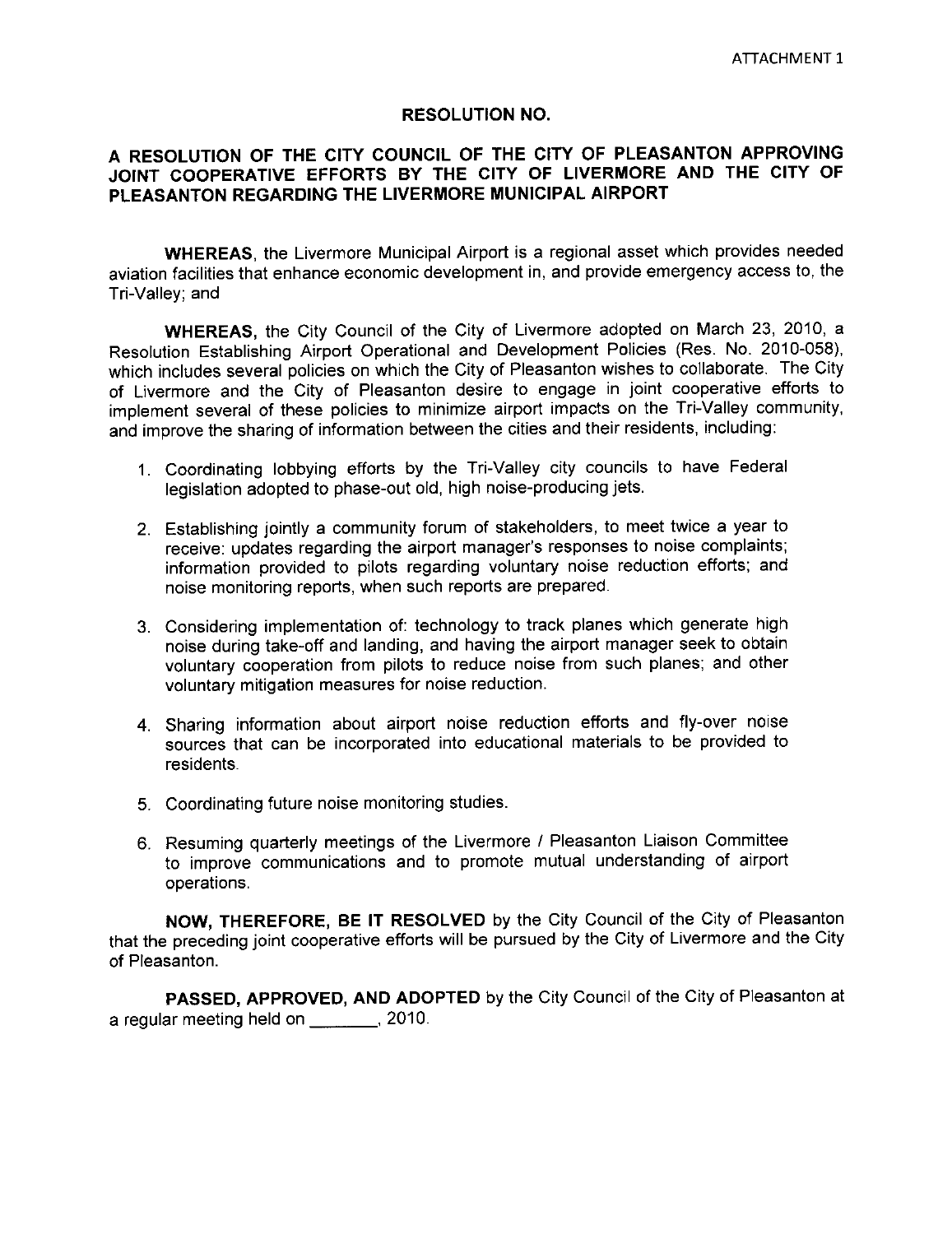1, Karen Diaz, City Clerk of the City of Pleasanton, California, certify that the foregoing Resolution was adopted by the City Council at a regular meeting held on the  $\_$  day of  $\_$ 2010, by the following vote:

Ayes: Noes: Absent:

Karen Diaz, City Clerk

APPROVED AS TO FORM:

Jonathan P. Lowell, City Attorney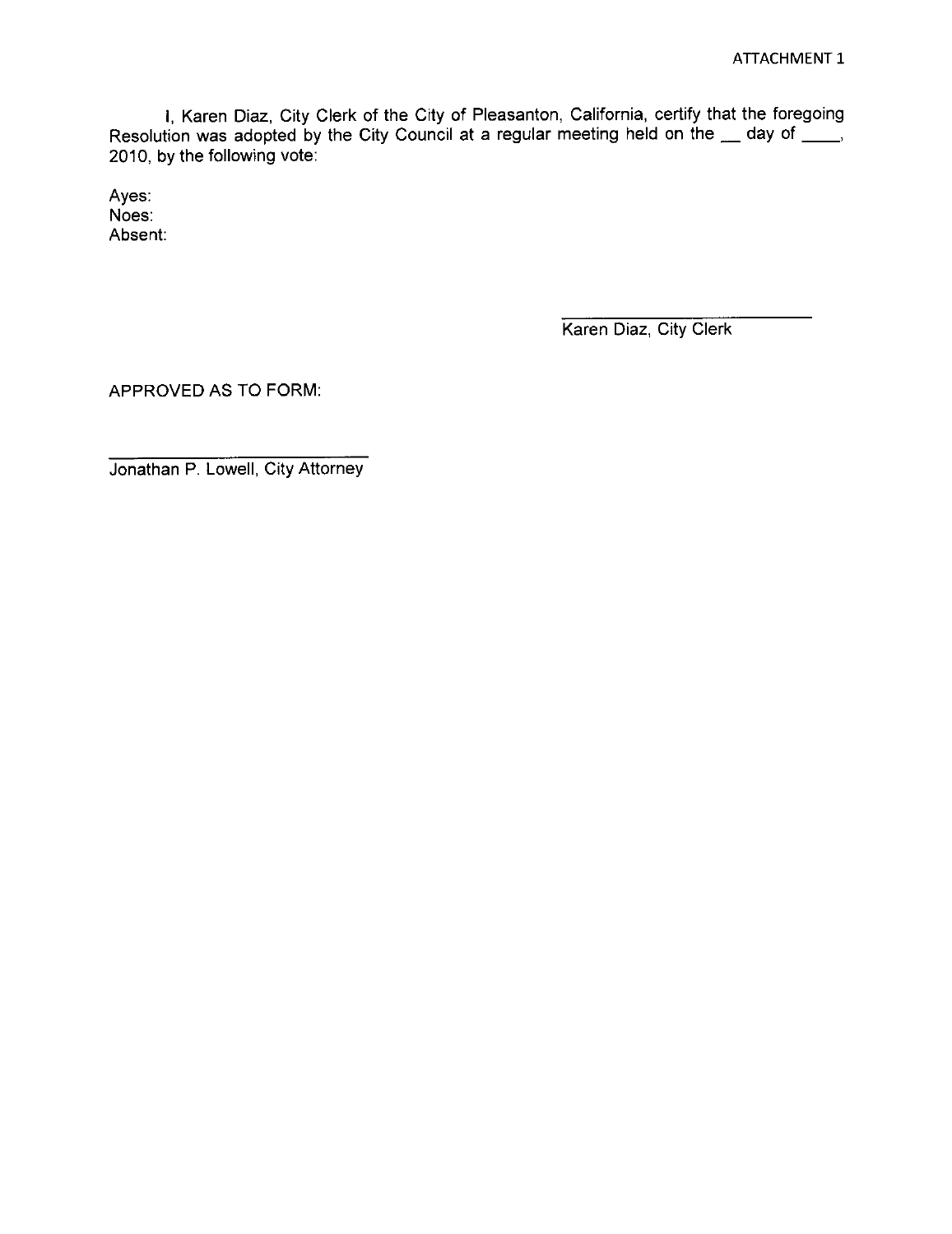# IN THE CITY COUNCIL OF THE CITY OF UVERMORE, CALIFORNIA

## A RESOLUTION ESTABUSHING AIRPORT OPERATIONAL AND DEVELOPMENT POLICIES

The City's General Plan states in Goal CIR-8 that the City will "support and protect safe and efficient aviation operations at the Airport'. In support of that goal and the City Council's desire to communicate its position desire to communicate its position on future Airport development, staff recommends that the Commission and staff in the future development of the Airport:

- Council support, to the extent feasible under federal law and the City's Grant Assurances with<br>Commission and staff in the full carefold memorial of the Airport.<br>
Commission and staff in the full carefold memorial only occ demand. Whether demand exists shall be evaluated by the Airport Advisory<br>Commission, and shall be based on tangible evidence, such as the existence of a<br>hangar waiting list, letters of interest or proposale to providence a Advisory hangar waking list, letters of interest or proposals to provide- essential aeronautical services to avoid the need for based aircraft having to fly to other airports to receive those services, or services determined to be supportive of the local community, such as law enforcement or emergency medical transpor those services, or services determined to be supportive of the local community, such as
	- 2. Redevelopment at the Airport shall only occur if the Airport Advisory Commission<br>determines that existing facilities are in need of significant rehabilitation, improvement,
	- 3. The City Manager, Public Works Director, and Airport Manager shall take no action to Livermore Airport. However, email namel of a sure, stand-alone air cargo operator at the **Livermore Airport However, small-parcel air cargo services that serve only businesses** and residences in the Tri-valley region shall be encouraged to support the local business.
- 4. The City does not intend to extend the existing runways,
- 5. The City will aggressively foster the reduction of aircraft noise through voluntary noise reduction efforts, especially during night hours. The City will participate In federal lobbying efforts to legislate the phase-out of high noise-producing jets.
- 8. In cooperation with other Tri-Valley Cities, the City will conduct periodic noise<br>monitoring activities, and report these activities to local elected Boards at least once<br>every two vears. monitoring activities, and report these activities to local elected Boards at least once
- 7. The City will take necessary steps to enhance the Airport as the region's key disaster relief and recovery facility.